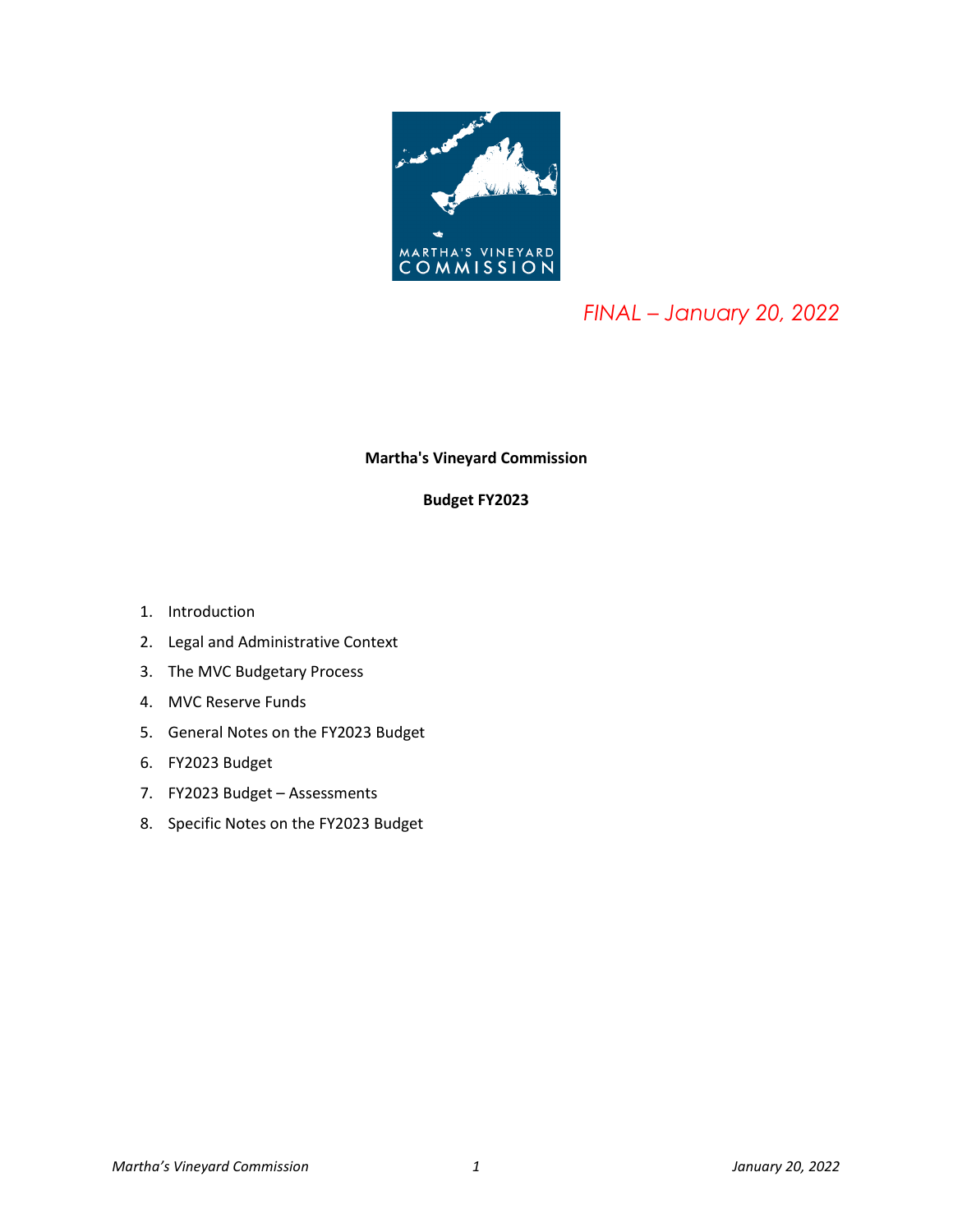#### **1. Introduction**

#### *Looking Back at FY2021*

Revenues earned by the MVC was significantly higher with an increase of \$445,053 (22.0%) from FY2020 to FY2021. Revenues for FY2021 were \$2,471,291 compared to \$2,026,238 for FY2020.

Overall expenses increased to \$2,330,786 in FY2021 as compared to \$2,033,389, an increase of \$297,397 (14.60). Certain expense increases are outlined below.

- Due to Covid-19 pandemic, purchases of expendable equipment increased to \$37,904 in FY2021 from the prior fiscal amount of \$18,462 (105.30%).
- Mortgage Interest expense decreased in FY2021 by 20,487 (14.80%) to \$52,987 from 73,474 (27.90%). The MVC was able to negotiate a lower annual interest rate on its two mortgages. The interest rate for both mortgages is now set at 3.50%, but now amortized over a 20-year period.
- Total legal fees increased significantly to \$153,046 in FY2021 from \$43,291, an increase of \$109,756 (253.50%). The main source of this increase (\$80,872) was from the Meeting House Way litigation.
- Salaries and payroll related expenses were stable in FY2021, showing a slight 2.10% increase. The main increase was a \$8,397 (6.10%) as it related to the MVC's contribution to the Dukes County Retirement System ("DCRS").
- The Commissions FY audit for 2021 is expected to be completed in January 2022.
- The MVC received competitive grants in FY 2021 totaling over \$562,685. These grants regarded:
	- o development of water quality management plans for up island Towns.
	- $\circ$  development of a data base and mapping for historic properties. This project is being done in conjunction with the MV Museum and the Commonwealth of Massachusetts.
	- o Development of a climate change adaption plan for island towns
	- o Development of island wide forest fire management plan

#### **Budget Highlights 2023**

- The FY2023 budget presented proposes an increase of \$217,636 (12%) in revenue, from \$1,815,153 to \$2,032,789. Please see notes to the FY2023 budget on pages 10 and 11.
- For FY2023 the Town Assessments will increase, approximately 8.50%, from \$1,258,953 (FY2022) to \$1,365,389, an increase of \$106,436.
- The MVC's assessments are collected for the Commission by the Towns, and are based on the valuation of each property irrespective of which town that property is located in.
- Increases to the FY2023 legal fees budgeted line item equal \$195,000 versus the FY2022 amount of \$100,000. Separate legal fee descriptions are provided with \$150,000 allocated for further anticipated legal costs as they relate to Meeting House Way litigation. Future legal fees could increase with a matter regarding the Harbor View Hotel DRI.
- Salaries and payroll related expense are projected to be \$1,568,858 with increases to salaries (\$73,523), DCRS (\$10,138), current OPEB payments (\$5,000) and a new Covid-19 unemployment recovery assessment. This increase is primarily offset by medical insurance projected premiums which are estimated to decrease 9.8% (\$21,955).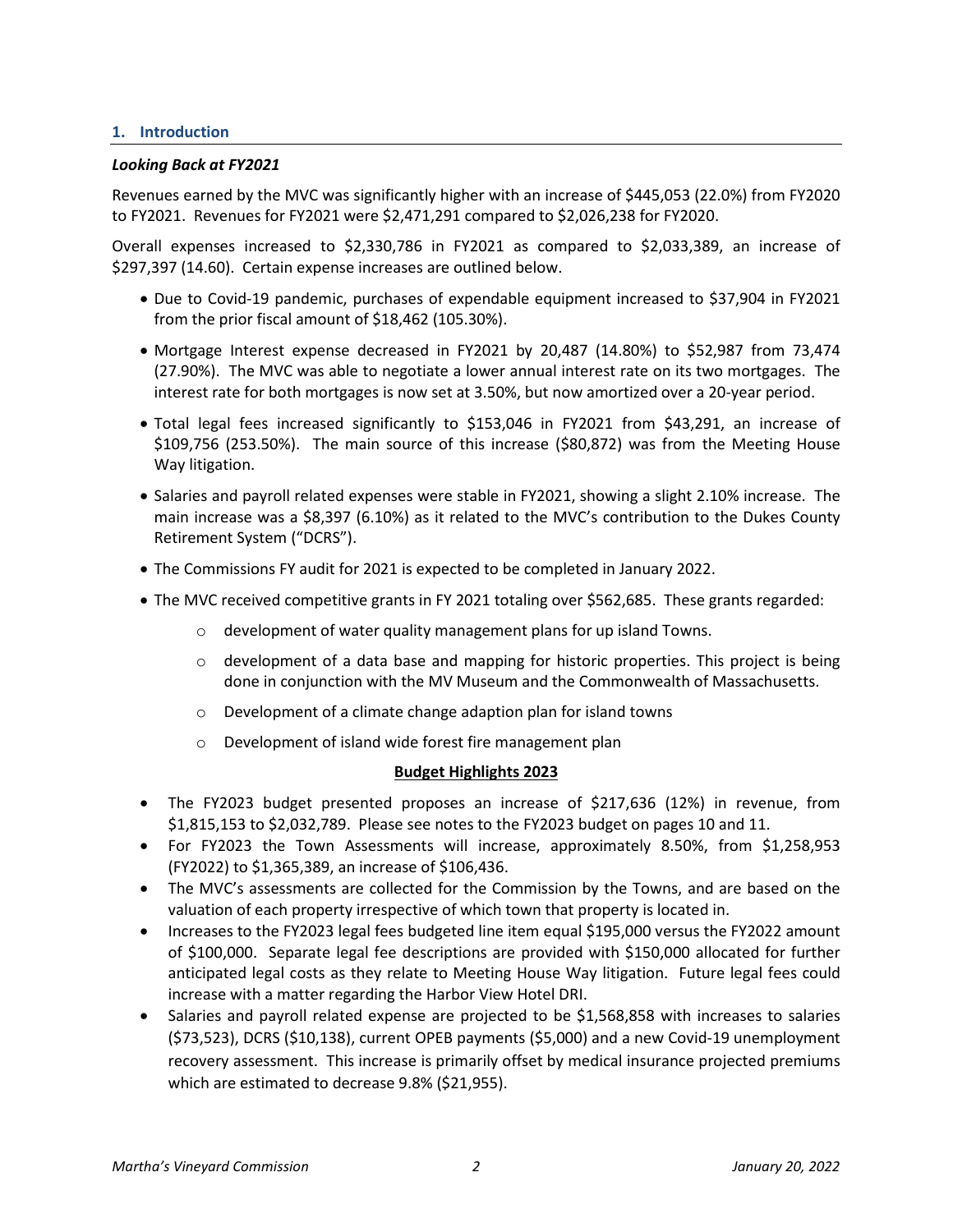- Staff salaries will increase to \$990,124 in FY2023 from \$905,000 in FY2022, an increase of \$73,523 (7.4%). Current staff members, could receive an increase of up to 3.84%, representing merit increases of 2.20% (based on performance) and the average Cost of Living Adjustment ("COLA") from all the Towns at 1.64%. The MVC now has twelve (12) full-time employees.
- An added capital expense increase the MVC will incur in FY2023 will be the replacement of the septic system of the MVC owned residence. The cost of replacement is estimated at \$25,000.
- Currently, the MVC has six (6) retirees (same as FY2021), with two (2) retirees having spouses, and two (2) retirees having dependents.
- The Commission projects revenue outside of the Towns increasing through annual grants and other revenue sources such as the completion of the adaptation plan, additional traffic counters, and climate change projects. A one-time revenue source (\$100,000) is the recovery of legal fees from our insurance provider for the Meeting House Way litigation
- FY 2022 revenues are approximately the same as FY 2021 observed at this point.

The Commission's salaries are based on a cost-of-living increase of 1.64% plus merit increases determined on performance. The maximum merit range is 2.4% which is equivalent to the Town's average step increases. The budget includes an on-going effort to pre-fund Other Post-Employment Benefits ("OPEB") of \$60,500, based on the Commission's policy of increasing this payment by \$5,000 per fiscal year. It also includes a policy to use any annual surplus, after the General Reserve Fund is fully funded, to go to OPEB payments.

Please see Section 5 - General Comments and Section 8 – Specific Comments for further explanation.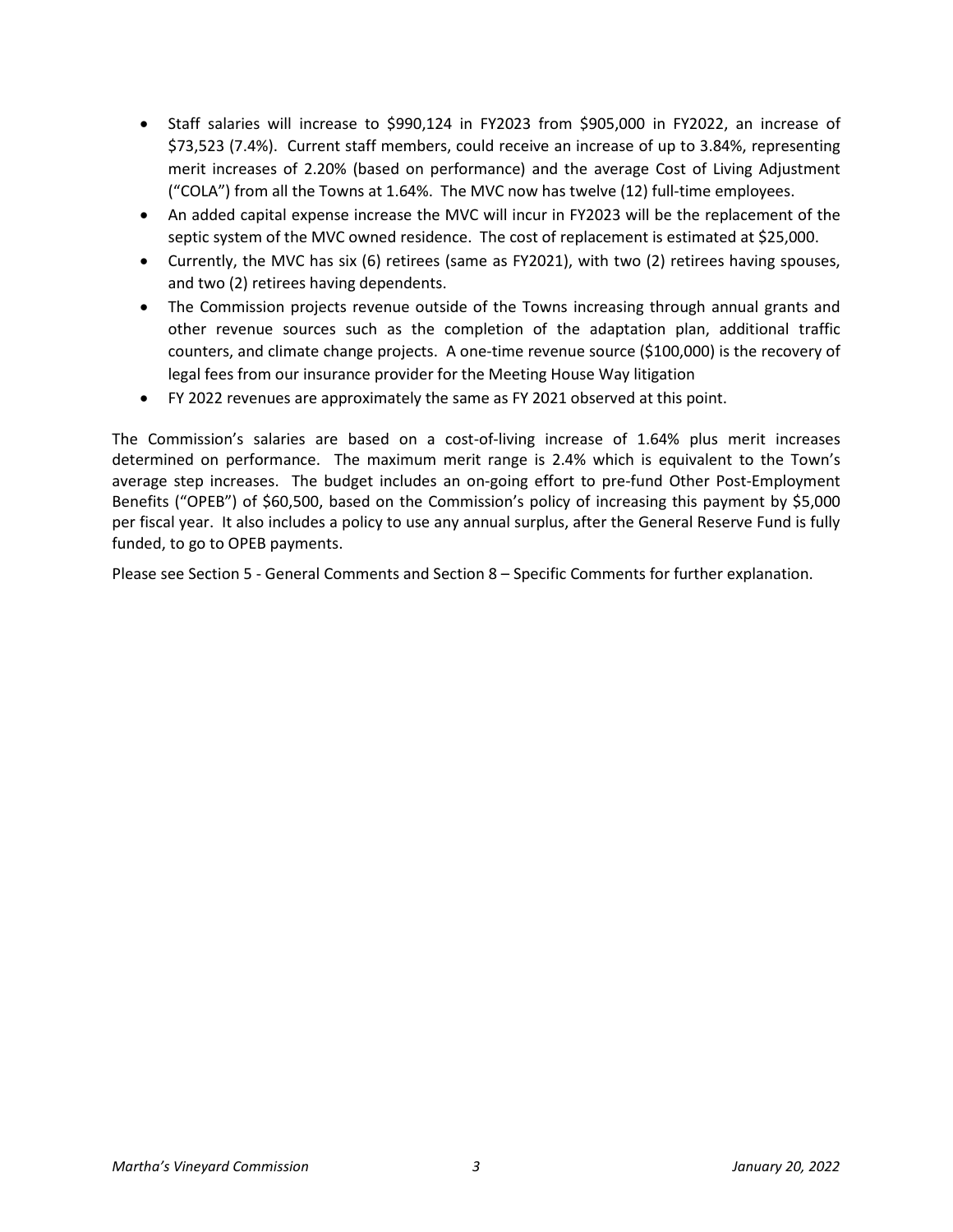#### **2. Legal and Administrative Context**

The Martha's Vineyard Commission is an independent Regional Planning Agency ("RPA") created by the Massachusetts legislature and operating under the Martha's Vineyard Commission Act, namely Chapter 831 of the Acts of 1977, as amended. The Commission has both legislative and quasi-judicial functions.

The Commission is the only RPA in Massachusetts where most of its Commissioners are elected. Of the seventeen (17) Commissioners entitled to vote on regulatory matters, nine (9) are elected, one (1) is appointed by the Governor, one (1) is appointed by the County Commission, and one (1) is appointed by each of the six (6) Martha's Vineyard Town Boards of Selectmen. In addition, the Governor may appoint up to four (4) additional Commissioners who are not entitled to vote on regulatory matters but may vote on other matters such as the budget.

Section 4, Assessments, Accounting of the Martha's Vineyard Commission Act outlines the Commission's funding mechanism and procedure.The formula for apportioning town assessments, set out by the Legislature in the Martha's Vineyard Commission Act, calls for the assessments to be divided based on each town's equalized valuation.

*The commission shall annually in the month of January estimate the amount of money required to pay its total expenses for the following fiscal year, deduct estimated contributions from sources, and pro rate the net expenses to each town on the basis of its latest equalized valuation for property tax purposes as established pursuant to section nine of chapter fifty-eight of the General Laws. The commission shall certify the amount so determined to the town clerk and assessors of each town within the commission's jurisdiction who shall include the sum in the tax levy of the year.*

*Upon order of the commission, each town treasurer shall, subject to the provisions of sections fifty-two and fifty-six of chapter forty-one of the General*  Laws, pay to the commission clerk-treasurer the town's share of the *commission's net expenses. The amount so determined and levied shall not exceed .036 per cent of the latest equalized valuation for each town. A penalty of eight per cent per annum shall be paid by towns delinquent in paying their assessed appropriations to the commission if not paid within sixty days of the notice of payment due.*

The preparation of the budget is overseen by the Martha's Vineyard Commission Finance Committee. This committee is chaired by the Commission's Clerk-Treasurer and is made up of one member from each town and the County, (including many Commissioners appointed by Boards of Selectmen).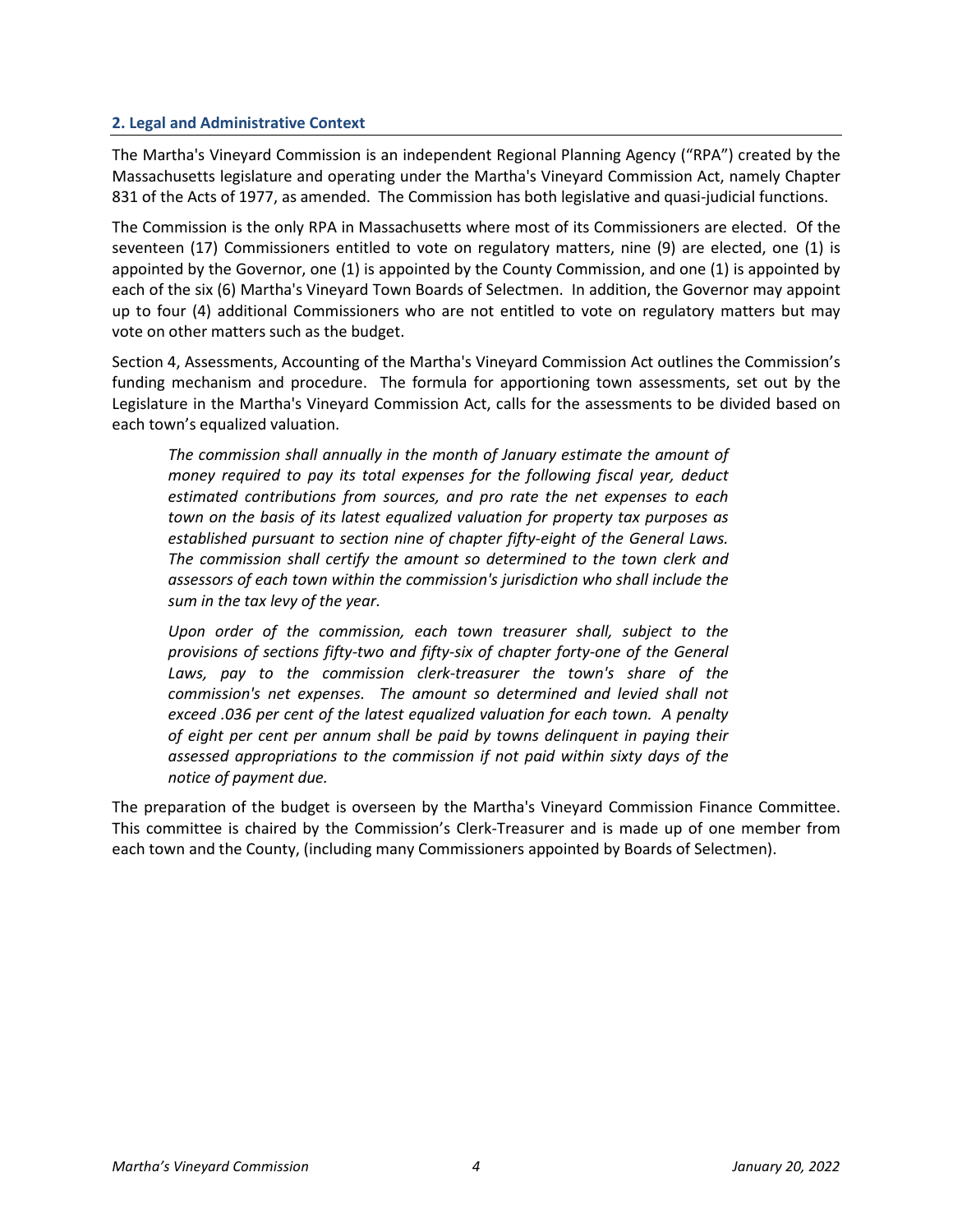## **3. The MVC Budgetary Process**

The Commission budgetary process is like that of the towns.

- In October, Commission staff prepares a preliminary draft budget.
- In November, Town Finance Committees are invited to attend a special meeting to explain the Preliminary draft budget and invite questions, input, and comments. The preliminary draft budget is reviewed by the Commission's Finance Committee and a Draft Budget is adopted. The draft budget is forwarded to the Commission and the Town Finance Committees with the preliminary amount of each town's assessment for their inclusion in that town's budgeting process.
- In December and January, as requested, Commission representatives meet town finance committees to discuss the budget.
- In January, the MVC Finance Committee may meet again to discuss possible changes to the draft budget.
- At the Regular Meeting of the Commission in January, normally held on the third week of January, this year on January 20, 2022, the final FY2023 budget is adopted. The adopted budget is then sent to each town.

#### **4. MVC Reserve Funds**

The following is an explanation of two reserve funds maintained by the Commission.

- General Reserve Fund: The Commission maintains this fund to cover urgent, unforeseen expenses during the year. This is similar to the towns' Stabilization Funds and the high school's Excess and Deficiency fund. It is set at approximately the equivalent of two months' operating expenses, namely \$184,000. The general reserve fund balance was \$145,713 as of December 31, 2021. This fund can also be used to deal with short-term cash flow. In FY2019 the MVC obtained a line-of-credit from Rockland Trust. The line-of-credit is fully available as of January 20, 2022.
- Building Reserve Fund (Capital Improvements): This separate fund is for building renovations and improvements. The building fund balance at fiscal year-end 2021 was \$521 and on December 31, 2021, the balance was \$10,522. The FY2023 budget reflects a budgeted amount of \$40,000 that will be reserved for unforeseen future repairs as well as the replacement of the MVC residential septic system in FY2023. Both reserve funds are maintained in separate accounts at Rockland Trust, where they accrue interest at prevailing interest rates.

The following is the policy for the use of the General Reserve Fund.

- In preparing its annual budget, the MVC calculates the balance of the General Reserve Fund at the end of each fiscal year. If this balance – less any outstanding accounts payable and any amount being used for short-term cash flow at the end of any given fiscal year – is less than or exceeds the \$160,000 limit by more than 15% (\$136,000 to \$184,000), then the budget shall provide for re-establishing the normal amount. This involves either adding the shortfall back to the previous fiscal year balance or subtracting the excess from the subsequent year's budget back to the General Reserve Fund.
- The General Reserve Fund may be used for a short-term (30-90 days) working capital infusion not to exceed \$50,000 to bridge receipt of town assessments or grant disbursements. The Administrator and Executive Director must authorize such use, and the funds so used are to be replaced once the assessment or grants are received. Utilization of the General Reserve Funds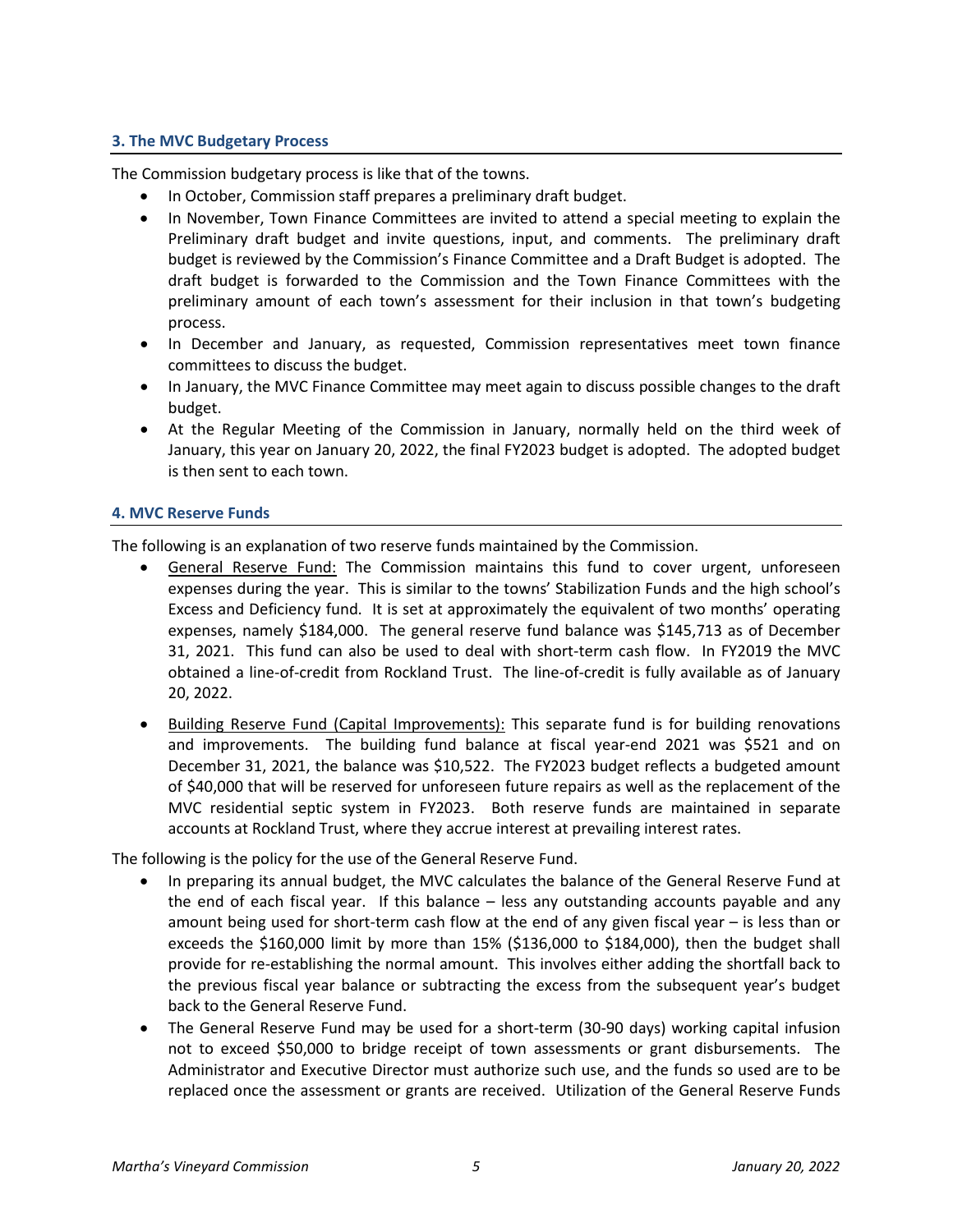for extraordinary, non-budgeted purposes must be approved by the Executive Director and majority vote of the Finance Committee.

#### **5. General Notes on the FY2023 Budget**

- **Assessments:** For FY2023, the Commission budgeted an increase in ongoing annual costs (including the \$150,000 legal costs budgeted for the Meeting House Way legal costs), resulting in an annual increase of \$106,436 (12.00%) to a total budget amount \$1,365,389 from FY2022 town assessments of \$1,258,953. The total equalized valuation of all properties per the MA Department of Revenue as of January 1, 2020, used in Dukes County was \$24,682,423,400 for the FY2023 assessments. The taxes paid to support the MVC are currently \$0.0553183 per \$1,000 in assessment, which comes out to about \$27.66 (up from \$25.50 in FY22) for a typical year-round house assessed at \$500,000. This is only 15.34% of the maximum assessment authorized in the Martha's Vineyard Commission Act.
- **Positions:** The Commission has twelve staff members namely an Executive Director, an Administrator/Fiscal Officer, an Executive Assistant, and nine planners: (1) the Senior Planner, (2) the Coastal Planner/DCPC Coordinator, (3) the DRI Coordinator, (4) the Economic Development and Affordable Housing Coordinator, (5) the General Planner, (6) the GIS Coordinator, (7) the Historian Preservation Coordinator (8) the Transportation Planner, and (9) the Water Resources Planner.

The FY2023 Budget includes a 1.64% COLA and a two percent (2.20%) merit adjustment.

• **Other Post-Employment Benefits ("OPEB"):** Based on requirements of the Governmental Accounting Standards Board ("GASB") Statement 45, all public agencies must show as a liability in their financial statements the amount that would have to be put into trust to ensure that funds are available to pay the employer's share of health care and other benefits, other than pension, of retired employees. There is no legal requirement to pre-fund this liability; however, it is desirable to do so.

The Commission's annual OPEB cost is calculated based on the *annual required contribution ("ARC") of the employer,* an amount actuarially determined in accordance with the parameters of GASB Statement 45. The ARC represents a level of funding that, if paid on an ongoing basis, is projected to cover the normal cost each year and amortize any unfunded actuarial liabilities (or funding excess) over a period not to exceed thirty (30) years.

There are two components to OPEB: (1) funding the MVC's share of retirees' healthcare for the current fiscal year; and (2) the long-term liability to set aside funds to pay post-employment benefits of future retirees.

It would be desirable to increase the OPEB contributions as much as possible to limit future liability for the Commission and the towns. Some Vineyard towns are attempting to at least stay current with their contributions, recognizing that there is an historic shortfall that also must be addressed. In the case of the MVC, the ARC to remain current for FY2023 and not fall further behind would have been \$108,465. To gradually increase the Commission's contributions, the Commission made an OPEB contribution of \$55,500 in FY2022 and agreed to increase this contribution by \$5,000 per year until it reaches the recommended contribution. To speed up reaching this level, the following protocol will be used for dealing with any future budget surpluses.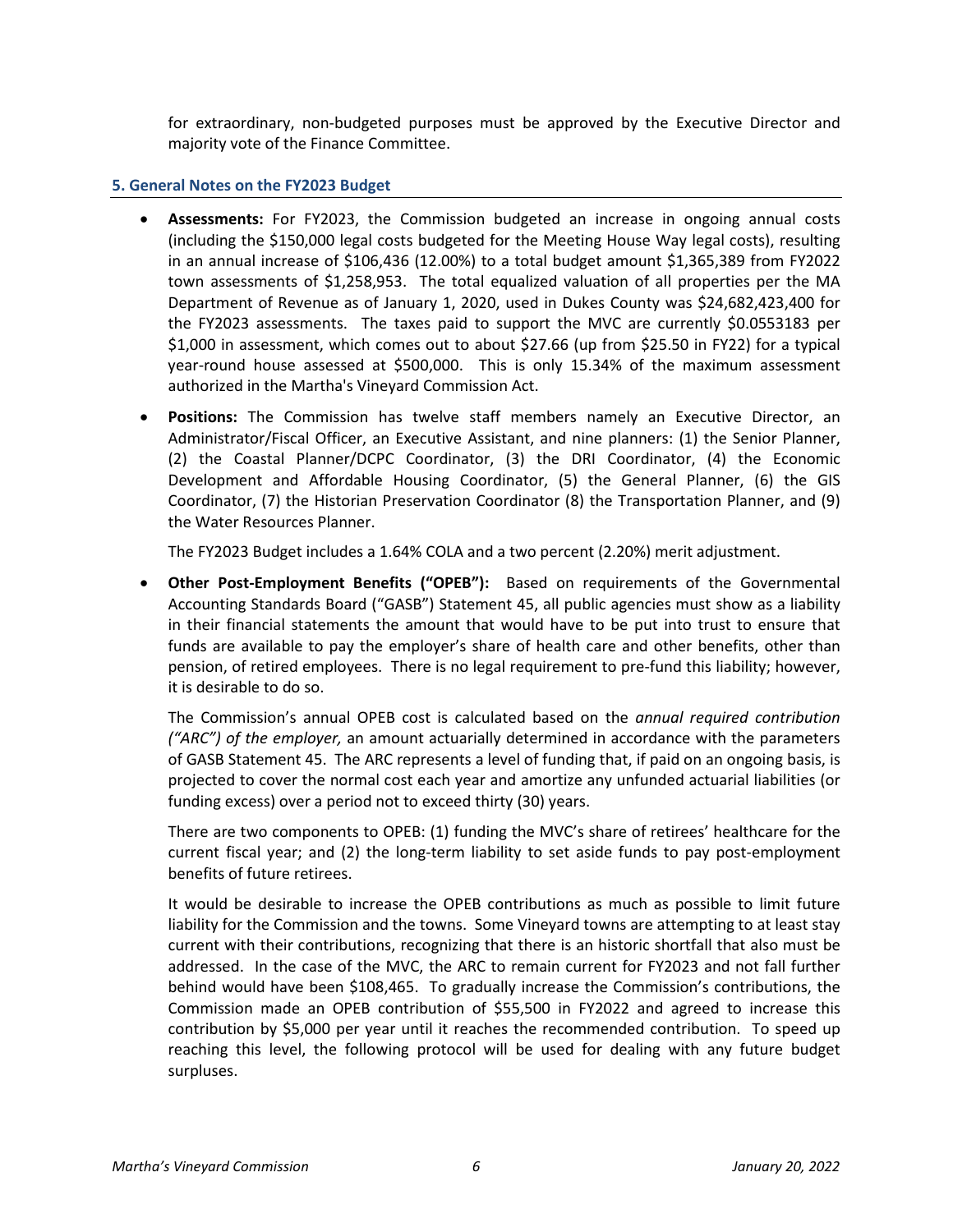- 1) Any surplus at the end of the year would go first to replenish the General Reserve Fund if it is less than the targeted amount, presently \$184,000 (i.e., \$160,000 plus 15%).
- 2) Next, any additional surplus would be used to increase our OPEB contribution up to the amount needed to not fall further behind for that year, i.e., increase the \$60,500 contribution up to \$108,465.
- 3) Next, any remaining surplus would be used to reduce the town assessments in the following year.

**Medical Insurance:** The Commission's healthcare plan is a single employer defined benefit plan administered by the Commission. The Commission provides medical and dental benefits to current employees, eligible retirees, and their spouses. Chapter 32B of the Massachusetts General Laws ("MGL") assigns the authority to establish and amend benefit provisions. The contribution requirement has been based on a pay-as-you-go financing method. In addition, the Commission may pre-fund an additional amount as determined annually by the Commission and through the end of FY 2022 the MVC will have funded \$312,250 of future liability. The market value as of December 31, 2021, was \$427,036.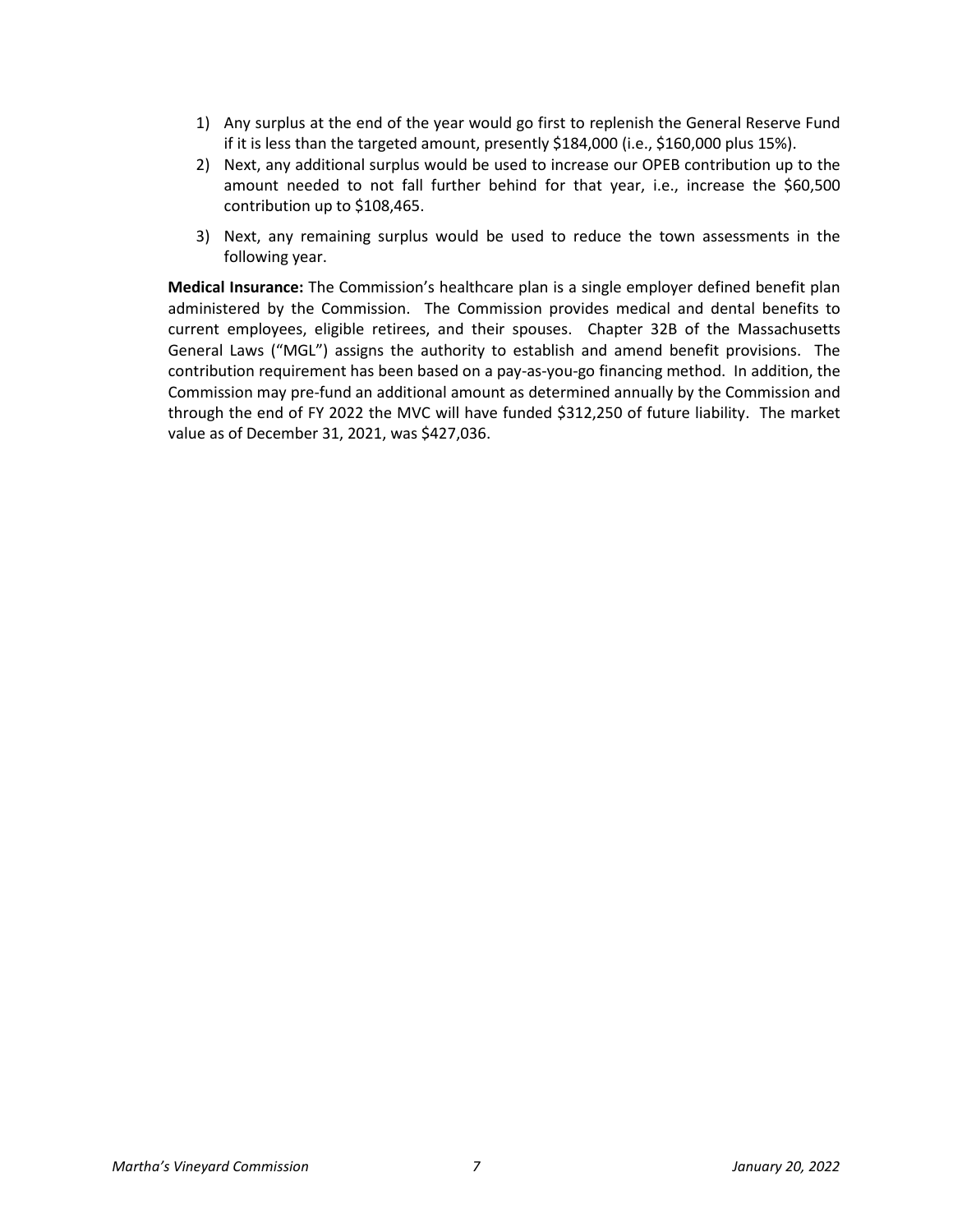| <b>6. MVC FY2023 Draft BUDGET</b>                                    |              |                                |                           |                                  |                                                        |                    |                    |                  |                                                                               |  |  |  |
|----------------------------------------------------------------------|--------------|--------------------------------|---------------------------|----------------------------------|--------------------------------------------------------|--------------------|--------------------|------------------|-------------------------------------------------------------------------------|--|--|--|
| $20-Jan-22$                                                          |              |                                |                           |                                  |                                                        |                    |                    |                  |                                                                               |  |  |  |
|                                                                      |              | <b>FY2022</b><br><b>Budget</b> |                           | <b>FY2023</b><br><b>Proposed</b> |                                                        | Change<br>\$       | $\frac{6}{6}$      |                  | <b>Notes</b>                                                                  |  |  |  |
| <b>INCOME</b>                                                        |              |                                |                           |                                  |                                                        |                    |                    |                  |                                                                               |  |  |  |
| Grants/Contracts/Gifts                                               | \$           | 435,000                        | $\mathcal{S}$             | 435,000                          | $\boldsymbol{\mathsf{S}}$                              |                    | $0.0\%$            | $\boldsymbol{A}$ | MassDOT (\$322,046), DLTA                                                     |  |  |  |
|                                                                      |              |                                |                           |                                  |                                                        |                    |                    |                  | $($100,000)$ , Other $($15,000)$                                              |  |  |  |
| Housing Reimbursement                                                | \$           | 31,200                         | $\boldsymbol{\mathsf{S}}$ | 32,400                           | $\boldsymbol{\mathsf{S}}$                              | 1,200              | 3.8%               | $\boldsymbol{B}$ | Tia Anna property<br>Meeting House Way legal fees;                            |  |  |  |
| <b>Insurance Reimbursement</b>                                       | \$           | $\blacksquare$                 | $\boldsymbol{\mathsf{S}}$ | 100,000                          | $\boldsymbol{\mathsf{S}}$                              | 100,000            |                    | $\mathcal{C}$    | insurance claim expected receipt in                                           |  |  |  |
|                                                                      |              |                                |                           |                                  |                                                        |                    |                    |                  | FY2023                                                                        |  |  |  |
| Interest, DRI Fees and Other Income                                  | \$           | 90,000                         | $\mathcal{S}$             | 100,000                          | $\mathbb{S}$                                           | 10,000             | 11.1%              |                  |                                                                               |  |  |  |
| Town Share<br><b>TOTAL INCOME</b>                                    | \$<br>\$     | 1,258,953<br>$1,815,153$   \$  | -\$                       | 1,365,389<br>2,032,789           | $\mathcal{S}$<br>$\mathbf{\$}$                         | 106,436<br>217,636 | 8.5%<br>12.0%      | $\boldsymbol{D}$ |                                                                               |  |  |  |
|                                                                      |              |                                |                           |                                  |                                                        |                    |                    |                  |                                                                               |  |  |  |
| <b>EXPENSES</b>                                                      |              |                                |                           |                                  |                                                        |                    |                    |                  |                                                                               |  |  |  |
| <b>Payroll</b>                                                       |              |                                |                           |                                  |                                                        |                    |                    |                  |                                                                               |  |  |  |
| Salaries                                                             | \$           | 990,124                        | $\boldsymbol{\mathsf{S}}$ | 1,063,647                        | $\boldsymbol{\mathsf{S}}$                              | 73,523             | 7.4%               | $E_{\rm}$        | COLA is set at 1.64%                                                          |  |  |  |
| Pension Plan (DCRS)                                                  | \$           | 138,633                        | $\boldsymbol{\mathsf{S}}$ | 148,771                          | $\boldsymbol{\mathsf{S}}$                              | 10,138             | 7.3%               | $\overline{F}$   | Per DCRS Memo received 12/08/2021<br>and based on actuarial valuation dated   |  |  |  |
|                                                                      |              |                                |                           |                                  |                                                        |                    |                    |                  | as of 01/01/2020                                                              |  |  |  |
| Health, Dental & Disability Insurance                                | $\mathbb{S}$ | 224,698                        | $\mathbb{S}$              | 202,743                          | $\boldsymbol{\mathsf{S}}$                              | (21,955)           | $-9.8%$            |                  |                                                                               |  |  |  |
| Other Post-Employment Benefits                                       | \$           | 55,288                         | $\boldsymbol{\mathsf{S}}$ | 54,419                           | $\boldsymbol{\mathsf{S}}$                              | (869)              | $-1.6%$            |                  |                                                                               |  |  |  |
| (OPEB) - Current                                                     |              |                                |                           |                                  |                                                        |                    |                    |                  |                                                                               |  |  |  |
| Other Post-Employment Benefits<br>(OPEB) - Future                    | \$           | 55,500                         | $\boldsymbol{\mathsf{S}}$ | 60,500                           | $\boldsymbol{\mathsf{S}}$                              | 5,000              | $9.0\%$            | $\,G\,$          | \$5,000 annual increase                                                       |  |  |  |
|                                                                      |              |                                |                           |                                  |                                                        |                    |                    |                  |                                                                               |  |  |  |
| Medicare/Social Security,<br>Unemployment & Other Payroll Costs      | P            | $19,110$   \$                  |                           | 35,988                           | $\boldsymbol{\mathsf{S}}$                              | 16,878             | 88.3%              | H                | Unemployment includes a Covid-19                                              |  |  |  |
|                                                                      |              |                                |                           |                                  |                                                        |                    |                    |                  | recovery assessment of \$11,416                                               |  |  |  |
| Worker's Comp                                                        | $\mathbb{S}$ | 4,500                          | $\mathbb{S}$              | 2,800                            | $\mathcal{S}$                                          | (1,700)            | $-37.8%$           |                  | Based on FY2021 workers comp audit                                            |  |  |  |
| <b>Sub-Total Payroll \$</b><br><b>Administration &amp; Operating</b> |              | 1,487,853                      | $\mathbf S$               | 1,568,868                        | $\boldsymbol{\mathsf{S}}$                              | 81,015             | 5.4%               |                  |                                                                               |  |  |  |
|                                                                      |              |                                |                           |                                  |                                                        |                    |                    |                  | We've been averaging \$4,000/year for                                         |  |  |  |
| Advertising/Communications                                           | \$           | 2,000                          | $\mathcal{S}$             | 4,000                            | $\boldsymbol{\mathsf{S}}$                              | 2,000              | $100.0\%$          |                  | the past several years                                                        |  |  |  |
| <b>Audit Fees</b>                                                    |              | 16,000                         | <sup>\$</sup>             | 16,000                           | $\boldsymbol{\mathsf{S}}$                              |                    | $0.0\%$            |                  |                                                                               |  |  |  |
| Capital Improvements>\$5,000<br>Contractual/Consultants              | \$<br>\$     | 15,000<br>10,000               | -S<br>-S                  | 40,000<br>10,000                 | $\boldsymbol{\mathsf{S}}$<br>$\boldsymbol{\mathsf{S}}$ | 25,000             | 166.7%<br>$0.0\%$  | K                | Tia Anna Lane Septic                                                          |  |  |  |
| Dues/Professional                                                    |              |                                |                           |                                  |                                                        |                    |                    |                  |                                                                               |  |  |  |
| Dues/Subscriptions/Licenses                                          | \$           | 10,000                         | $\boldsymbol{\mathsf{S}}$ | 10,000                           | $\boldsymbol{\mathsf{S}}$                              |                    | $0.0\%$            |                  |                                                                               |  |  |  |
| Equipment $\leq$ \$5,000                                             |              | 12,000                         | \$                        | 12,000                           | $\mathcal{S}$                                          |                    | 0.0%               |                  |                                                                               |  |  |  |
| Insurance                                                            | \$           | 20,000                         | -S                        | 23,516                           | <sup>\$</sup>                                          | 3,516              | 17.6%              | L                | Based on FY2022 premiums                                                      |  |  |  |
| Legal Fees-General                                                   | \$           | 100,000                        | $\boldsymbol{\mathsf{S}}$ | 15,000                           | $\boldsymbol{\mathsf{S}}$                              | (85,000)           | $-85.0\%$          | M                | Total FY2023 legal budget = $$195,000$                                        |  |  |  |
|                                                                      |              |                                |                           |                                  |                                                        |                    |                    |                  | v \$100,000 FY2022 budget                                                     |  |  |  |
| Legal Fees-Chappy Cell Tower                                         | \$           |                                | S                         | 5,000                            | $\boldsymbol{\mathsf{S}}$                              | 5,000              |                    |                  | $$47,513$ spent to date                                                       |  |  |  |
| Legal Fees-Harbor View                                               | \$           |                                | $\mathbb{S}$              | 25,000                           | $\boldsymbol{\mathsf{S}}$                              | 25,000             |                    | M                | \$1,040 spent to date. This budgeted<br>amount will increase in future fiscal |  |  |  |
|                                                                      |              |                                |                           |                                  |                                                        |                    |                    |                  | years.                                                                        |  |  |  |
| Legal Fees-Meeting House                                             | S            |                                | S                         | 150,000                          | $\boldsymbol{\mathsf{S}}$                              | 150,000            |                    | M                | $$79,433$ spent to date                                                       |  |  |  |
| Maintenance                                                          |              | 20,000                         | $\mathcal{S}$             | 20,000                           | $\boldsymbol{\mathsf{S}}$                              |                    | $0.0\%$            |                  |                                                                               |  |  |  |
| Mortgage P+I-Office                                                  |              | 38,844                         |                           | 41,511                           | $\boldsymbol{\mathsf{S}}$                              | 2,667              | 6.9%               | N                | \$3,459 per month                                                             |  |  |  |
| Mortgage P+I-Residence                                               |              | 31,656                         | -S                        | 38,844                           | $\mathbb{S}$                                           | 7,188              | 22.7%              | $\overline{N}$   | $$3,343$ per month                                                            |  |  |  |
| Postage                                                              |              | 3,000                          |                           | 3,000                            |                                                        |                    | $0.0\%$            |                  |                                                                               |  |  |  |
| Printing                                                             |              | 1,000                          |                           | 1,000                            |                                                        |                    | $0.0\%$            |                  |                                                                               |  |  |  |
| <b>Registry Fees</b>                                                 |              | 1,000                          |                           | 1,000                            |                                                        |                    | $0.0\%$            |                  |                                                                               |  |  |  |
| Rent                                                                 |              |                                | Ψ                         |                                  |                                                        |                    |                    |                  |                                                                               |  |  |  |
| Supplies-General                                                     | \$           | 8,500                          |                           | 8,500                            | $\mathcal{S}$                                          |                    | $0.0\%$            |                  |                                                                               |  |  |  |
| Supplies-Software & Toner<br>Travel/Conference                       |              | 12,000                         |                           | 12,000                           |                                                        |                    | $0.0\%$<br>0.0%    |                  |                                                                               |  |  |  |
| <b>Utilities: Electric</b>                                           |              | 5,000                          |                           | 5,000                            |                                                        |                    |                    |                  |                                                                               |  |  |  |
| <b>Utilities: Oil</b>                                                | S<br>\$      | 6,000<br>2,100                 |                           | 6,000<br>2,100                   | -S                                                     |                    | $0.0\%$<br>$0.0\%$ |                  |                                                                               |  |  |  |
|                                                                      |              |                                |                           |                                  |                                                        |                    |                    |                  | Two cell phones added due to Covid-                                           |  |  |  |
| Utilities: Telephone and internet                                    | \$           | 12,700                         | $\mathcal{S}$             | 13,800                           | $\boldsymbol{\mathsf{S}}$                              | 1,100              | 8.7%               |                  | 19, and one for GIS field work.                                               |  |  |  |
| <b>Utilities: Water</b>                                              | \$           | 500                            | \$                        | 650                              | $\boldsymbol{\mathsf{S}}$                              | 150                | 30.0%              |                  | Based on average billing                                                      |  |  |  |
| <b>Sub-Total: Admininistration and</b>                               | \$           | 327,300                        | $\mathcal{S}$             | 463,921                          | $\mathbb{S}$                                           | 136,621            | 41.7%              |                  |                                                                               |  |  |  |
| Operating                                                            |              |                                |                           |                                  |                                                        |                    |                    |                  |                                                                               |  |  |  |
| <b>Sub-Total: Expenses</b> \$                                        |              | 1,815,153                      | $\mathcal{S}$             | 2,032,789                        | $\mathbb{S}$                                           | 217,636            | 12.0%              |                  |                                                                               |  |  |  |
|                                                                      |              |                                |                           |                                  |                                                        |                    |                    |                  |                                                                               |  |  |  |
| <b>TOTAL EXPENSES</b>                                                | $\mathbf S$  | 1,815,153                      | $\mathbf S$               | 2,032,789                        | $\mathbb{S}$                                           | 217,636            | 12.0%              |                  |                                                                               |  |  |  |
|                                                                      |              |                                |                           |                                  |                                                        |                    |                    |                  |                                                                               |  |  |  |
|                                                                      |              |                                |                           |                                  |                                                        |                    |                    |                  |                                                                               |  |  |  |
| <b>SURPLUS (DEFICIT)</b>                                             |              |                                | \$                        | $\blacksquare$                   | $\boldsymbol{\mathsf{\$}}$                             | $\blacksquare$     |                    |                  |                                                                               |  |  |  |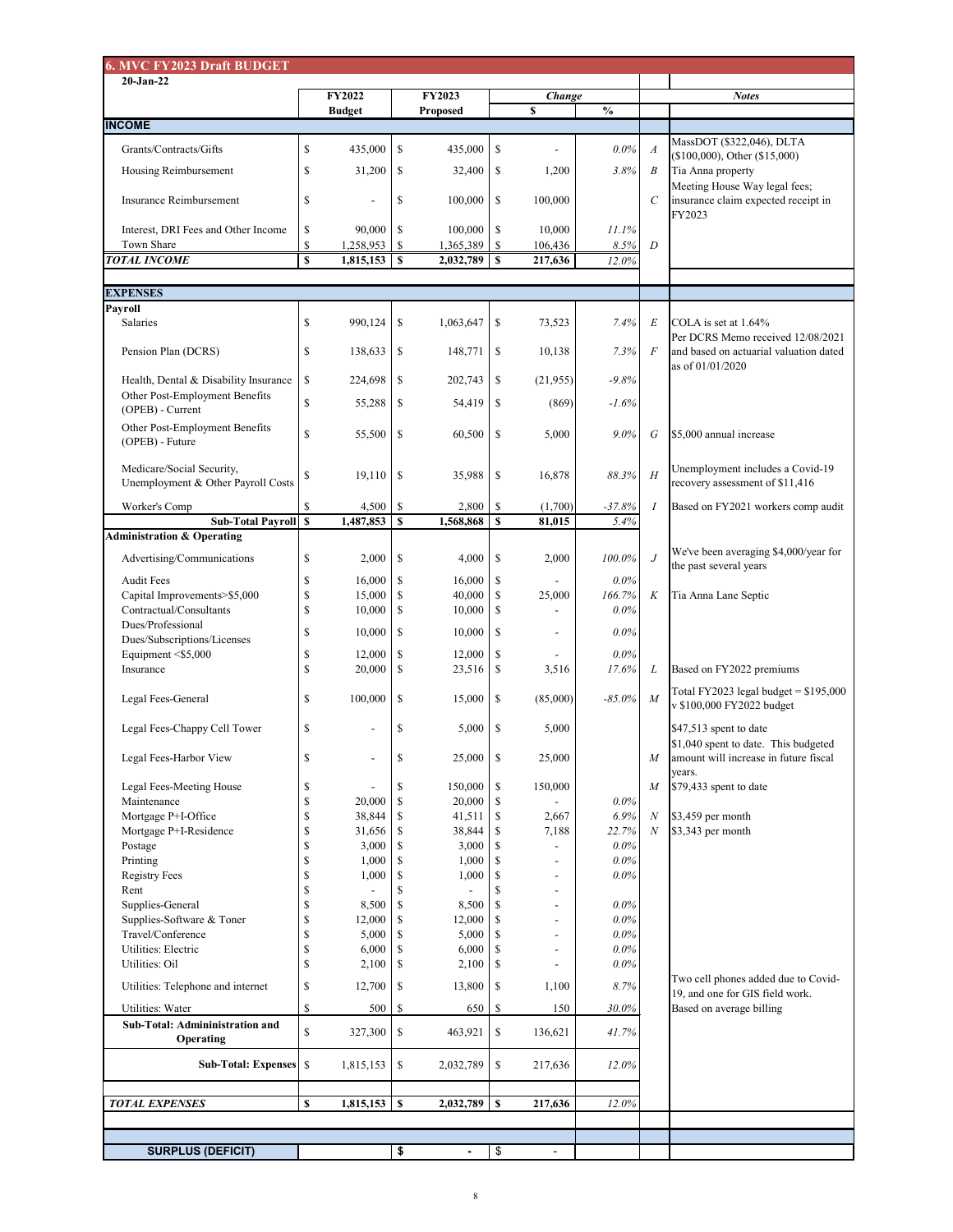| <b>FY2023 Increase (Decrease)</b> | , 507 | $\Omega$<br>$. \cup .02$ | 12.017<br>43,81 |  | $=$ $ -$<br>$\sim$ . | .<br>. . u<br>``<br><u>.</u> | '2.989 | $\sqrt{2}$<br>44 M<br>l I It<br>, |
|-----------------------------------|-------|--------------------------|-----------------|--|----------------------|------------------------------|--------|-----------------------------------|
|                                   |       |                          |                 |  |                      |                              |        |                                   |

| 7. MVC FY2023 FINAL BUDGET - ASSESSMENTS                                                             |              |             |                 |               |               |                  |              |                                                     |                   |               |              |                |               |                     |               |                |                  |
|------------------------------------------------------------------------------------------------------|--------------|-------------|-----------------|---------------|---------------|------------------|--------------|-----------------------------------------------------|-------------------|---------------|--------------|----------------|---------------|---------------------|---------------|----------------|------------------|
|                                                                                                      |              |             |                 |               |               |                  |              | Assessments to Towns - July 1, 2022 - June 30, 2023 |                   |               |              |                |               |                     |               |                |                  |
|                                                                                                      |              | Aquinnah    | <b>Chilmark</b> |               | Edgartown     |                  | Gosnold      |                                                     | <b>Oak Bluffs</b> |               |              | <b>Tisbury</b> |               | <b>West Tisbury</b> |               | <b>TOTAL</b>   | <b>Notes</b>     |
| <b>Equalized Valuation</b>                                                                           | $\mathbb{S}$ | 810,687,000 | S.              | 3,657,005,200 |               | \$10,127,877,000 | S.           | 229,578,500                                         | <sup>8</sup>      | 3,630,614,100 | <sup>S</sup> | 3,224,394,300  | -S            | 3,002,267,300       | S.            | 24,682,423,400 | $\overline{O}$   |
| <b>Share of Planning</b>                                                                             |              | 3.28%       |                 | 14.82%        |               | 41.03%           |              | 0.93%                                               |                   | 14.71%        |              | 13.06%         |               | 12.16%              |               | 100.00%        | $\boldsymbol{P}$ |
| <b>Share of Regulatory</b>                                                                           |              | $3.32\%$    |                 | 14.96%        |               | 41.42%           |              | $0.00\%$                                            |                   | 14.85%        |              | 13.19%         |               | 12.28%              |               | 100.00%        |                  |
| <b>Assessment - Planning</b>                                                                         | $\mathbb{S}$ | 29,150      | $\mathbb{S}$    | 131,494       | $\mathbb{S}$  | 364,167          | $\mathbb{S}$ | 8,255                                               | $\mathcal{S}$     | 130,546       | $\mathbb{S}$ | 115,939        | $\mathcal{S}$ | 107,952             | $\mathcal{S}$ | 887,503        | $\mathcal{Q}$    |
| <b>Assessment - Regulatory</b>                                                                       |              | 15,843      | $\mathbb{S}$    | 71,469        | $\mathcal{S}$ | 197,931          | $\mathbb{S}$ | $\overline{\phantom{a}}$                            |                   | 70,954        | <sup>S</sup> | 63,015         | -S            | 58,674              | $\mathcal{S}$ | 477,886        | $\mathbb{R}$     |
| <b>Total Assessment FY2023</b>                                                                       |              | 44,993      |                 | 202,964       |               | 562,098          |              | 8,255                                               |                   | 201,499       | -S           | 178,954        |               | 166,626             | - 5           | 1,365,389      |                  |
| <b>Previous Assessment FY2022</b>                                                                    | -S           | 41,486      |                 | 187,142       | <sup>S</sup>  | 518,281          | <sup>S</sup> | 7,611                                               |                   | 185,792       | $\mathbb{S}$ | 165,004        |               | 153,637             | $\mathcal{S}$ | 1,258,953      |                  |
| Source: Massachusetts Department of Revenue Division of Local Services for use in FY2022 and FY2023. |              |             |                 |               |               |                  |              |                                                     |                   |               |              |                |               |                     |               |                |                  |

|                           |                                    |           |               | <b>Current and Historical Assessments</b> |               |         |                   |         |              |                     |               |              |  |
|---------------------------|------------------------------------|-----------|---------------|-------------------------------------------|---------------|---------|-------------------|---------|--------------|---------------------|---------------|--------------|--|
|                           | Aquinnah<br><b>Chilmark</b>        | Edgartown |               |                                           | Gosnold       |         | <b>Oak Bluffs</b> |         |              | <b>West Tisbury</b> |               | <b>TOTAL</b> |  |
| $\boldsymbol{\mathsf{S}}$ | 44,993<br>$\mathbb{S}$<br>202,964  | 562,098   | $\mathbf S$   | 8,255                                     | $\mathbf S$   | 201,499 | $\mathbb{S}$      | 178,954 | $\mathbf S$  | 166,626             | \$            | 1,365,389    |  |
| $\mathcal{S}$             | $\mathcal{S}$<br>41,486<br>187,142 | 518,281   | $\mathbb{S}$  | 7,611                                     | $\mathbb{S}$  | 185,792 | $\mathcal{S}$     | 165,004 | $\mathbb{S}$ | 153,637             | \$            | 1,258,953    |  |
| $\mathcal{S}$             | $\mathbb{S}$<br>45,026<br>190,659  | 490,172   | $\mathcal{S}$ | 8,534                                     | $\mathbb{S}$  | 181,105 | $\mathbb{S}$      | 163,719 | $\mathbb{S}$ | 150,202             | \$            | 1,229,417    |  |
| $\mathbb{S}$              | $\mathbb{S}$<br>39,955<br>169,186  | 434,966   | $\mathcal{S}$ | 7,573                                     | $\mathbb{S}$  | 160,707 | $\mathcal{S}$     | 145,280 | $\mathbb{S}$ | 133,285             | \$            | 1,090,952    |  |
| $\mathcal{S}$             | 38,438<br>$\mathcal{S}$<br>176,462 | 411,278   | $\mathbb{S}$  | 8,005                                     | $\mathbb{S}$  | 150,239 | $\mathbb{S}$      | 143,995 | $\mathbb{S}$ | 132,622             | \$            | 1,061,039    |  |
| $\mathbb{S}$              | 37,509<br>$\mathcal{S}$<br>172,597 | 401,336   | $\mathbb{S}$  | 7,811                                     | $\mathcal{S}$ | 146,607 | $\mathbb{S}$      | 141,039 | $\mathbb{S}$ | 129,417             | \$            | 1,036,316    |  |
| $\mathbb{S}$              | 173,809<br>42,207<br>$\mathcal{S}$ | 373,251   | $\mathbb{S}$  | 8,048                                     | $\mathcal{S}$ | 141,869 | $\mathbb{S}$      | 141,040 | $\mathbb{S}$ | 132,717             | \$            | 1,012,941    |  |
| $\mathbb{S}$              | 42,207<br>$\mathcal{S}$<br>173,808 | 373,250   | $\mathbb{S}$  | 8,053                                     | $\mathbb{S}$  | 141,868 | $\mathbb{S}$      | 141,039 | $\mathbb{S}$ | 132,716             | $\mathbf{\$}$ | 1,012,941    |  |
| $\mathbb{S}$              | 49,172<br>$\mathcal{S}$<br>212,628 | 462,390   | $\mathbb{S}$  | 12,533                                    | $\mathbb{S}$  | 180,030 | $\mathbb{S}$      | 178,920 | $\mathbb{S}$ | 166,454             | \$            | 1,262,128    |  |
| $\mathbb{S}$              | 35,767<br>$\mathbb{S}$<br>154,661  | 336,333   | \$            | 8,421                                     | $\mathcal{S}$ | 130,950 | $\mathbb{S}$      | 130,143 | $\mathbb{S}$ | 121,075             | \$            | 917,350      |  |
|                           |                                    |           |               |                                           |               |         |                   |         |              |                     |               |              |  |

# *FINAL Budget - FY 2023*

|            |                           | <b>West Tisbury</b> |               | <b>TOTAL</b>   | <b>Notes</b>     |  |  |  |  |  |
|------------|---------------------------|---------------------|---------------|----------------|------------------|--|--|--|--|--|
| )          | \$                        | 3,002,267,300       | $\mathbb{S}$  | 24,682,423,400 | $\mathcal O$     |  |  |  |  |  |
| $\sqrt{0}$ |                           | 12.16%              |               | 100.00%        | $\overline{P}$   |  |  |  |  |  |
| $\sqrt{0}$ |                           | 12.28%              |               | 100.00%        |                  |  |  |  |  |  |
|            | \$                        | 107,952             | \$            | 887,503        | $\varrho$        |  |  |  |  |  |
|            | \$                        | 58,674              | \$            | 477,886        | $\boldsymbol{R}$ |  |  |  |  |  |
|            | $\boldsymbol{\mathsf{S}}$ | 166,626             | $\mathbf s$   | 1,365,389      |                  |  |  |  |  |  |
|            | $\mathcal{S}$             | $153,637$ \$        |               | 1,258,953      |                  |  |  |  |  |  |
|            | \$                        | 12,989              | $\mathcal{S}$ | 106,436        |                  |  |  |  |  |  |
| ${\bf y}$  |                           | <b>West Tisbury</b> |               | <b>TOTAL</b>   |                  |  |  |  |  |  |
|            | \$                        | 166,626             | \$            | 1,365,389      |                  |  |  |  |  |  |
|            | \$                        | 153,637             | \$            | 1,258,953      |                  |  |  |  |  |  |
|            | \$                        | 150,202             | \$            | 1,229,417      |                  |  |  |  |  |  |
|            | \$                        | 133,285             | \$            | 1,090,952      |                  |  |  |  |  |  |
|            | \$                        | 132,622             | \$            | 1,061,039      |                  |  |  |  |  |  |
|            | $\boldsymbol{\$}$         | 129,417             | \$            | 1,036,316      |                  |  |  |  |  |  |
|            | $\mathbb S$               | 132,717             | \$            | 1,012,941      |                  |  |  |  |  |  |
|            | \$                        | 132,716             | \$            | 1,012,941      |                  |  |  |  |  |  |
|            | \$                        | 166,454             | \$            | 1,262,128      |                  |  |  |  |  |  |
|            | \$                        | 121,075             | \$            | 917,350        |                  |  |  |  |  |  |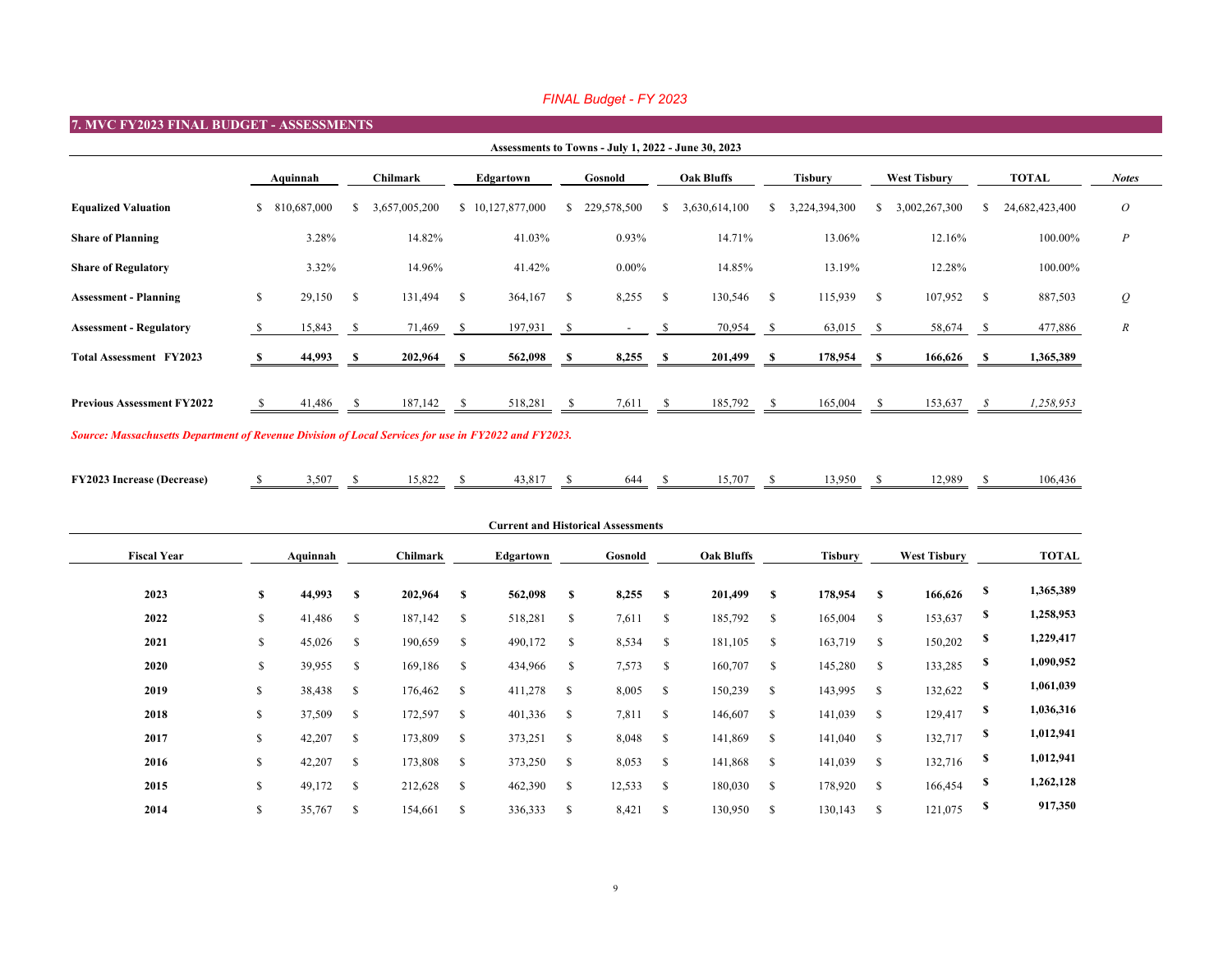#### **8. Specific Notes on Budget**

- A. This budget is based on town assessment, funding from DRI fees and other charges and on reliable grants. Like previous years revenue projections were based on a recently renewed contract that the MVC has with MassDOT and a grant from the District Local Technical Assistance ("DLTA") Fund allocation. The MVC seeks additional grant funding on an ongoing basis. These grants are competitive and cannot be estimated for budget purposes. Additional grant revenue is generally accompanied by expense in completing the scope of work such as additional costs in terms of hiring consultants, interns, and increased expenses.
- B. Housing reimbursement and purchase of residence staff rental of housing is pegged by MVC policy at 30% of annual salary per HUD guidelines for affordability.
- C. The MVC filed an insurance claim regarding its legal fees paid in the Meeting House Way litigation. Anticipated receipt of claim (\$100,000) is expected to be received in FY2023.
- D. Town Share assessments to the towns have increased to \$1,365,389 from \$1,258,829 (\$106,436 and 8.5%, respectively).
- E. Salaries will increase in FY2023 from \$990,124 to \$1,063,647 (7.4%). The FY2023 salaries reflect a COLA increase of 1.64% for each employee, and a step increase averaging approximately 2.2%. The MVC employs twelve full-time employees.
- F. The Pension Plan will increase \$10,138 (7.30%) to \$141,771 from a FY2022 budgeted amount of \$138,633. The cause for the increase is the most recent actuarial report received from the Dukes County Retirement System.
- G. As in Fiscal Years 2012 to 2022, the MVC will continue to pre-fund payments for future retirees and will be deposited in the Dukes County Pooled OPEB Trust Fund. The Commission is increasing the annual contribution by \$5,000 per fiscal year, and the FY2023 budget includes a \$60,500 contribution to the OPEB Trust Fund.
- H. The MVC has increased the budget for unemployment taxes. Due to the Covid-19 pandemic the Commonwealth levied an additional special assessment to those who pay unemployment taxes. In calendar year 2021 the MVC was assessed \$11,416.
- I. Based on the most recent worker's comp audit, the MVC has lowered this line to reflect the amount to \$2,800, a decrease of \$1,700 (37.80%).
- J. The advertising line budgeted amount has doubled to \$4,000 from \$2,000 in FY2022. The MVC made this decision to increase because the average advertising costs over the previous five years has averaged approximately \$4,000 per fiscal year.
- K. Capital improvements for FY2023 are budgeted at \$40,000, up from \$15,000 from FY2022 budget. The additional funds will be used to replace the septic system at the MVC owned residential property.
- L. Insurance costs reflect the amount paid during the most recent fiscal year, and the budgeted amount reflects these costs over the previous twelve months. This line item may increase in future years as the MVC will look to increase liability coverage due to recent years litigation costs.
- M. Budgeted legal fees for FY2023 will be \$195,000, compared to \$100,000 for FY22. For FY2023 the MVC projects it legal fees as \$150,000 to cover the costs of the Meeting House Way litigation and